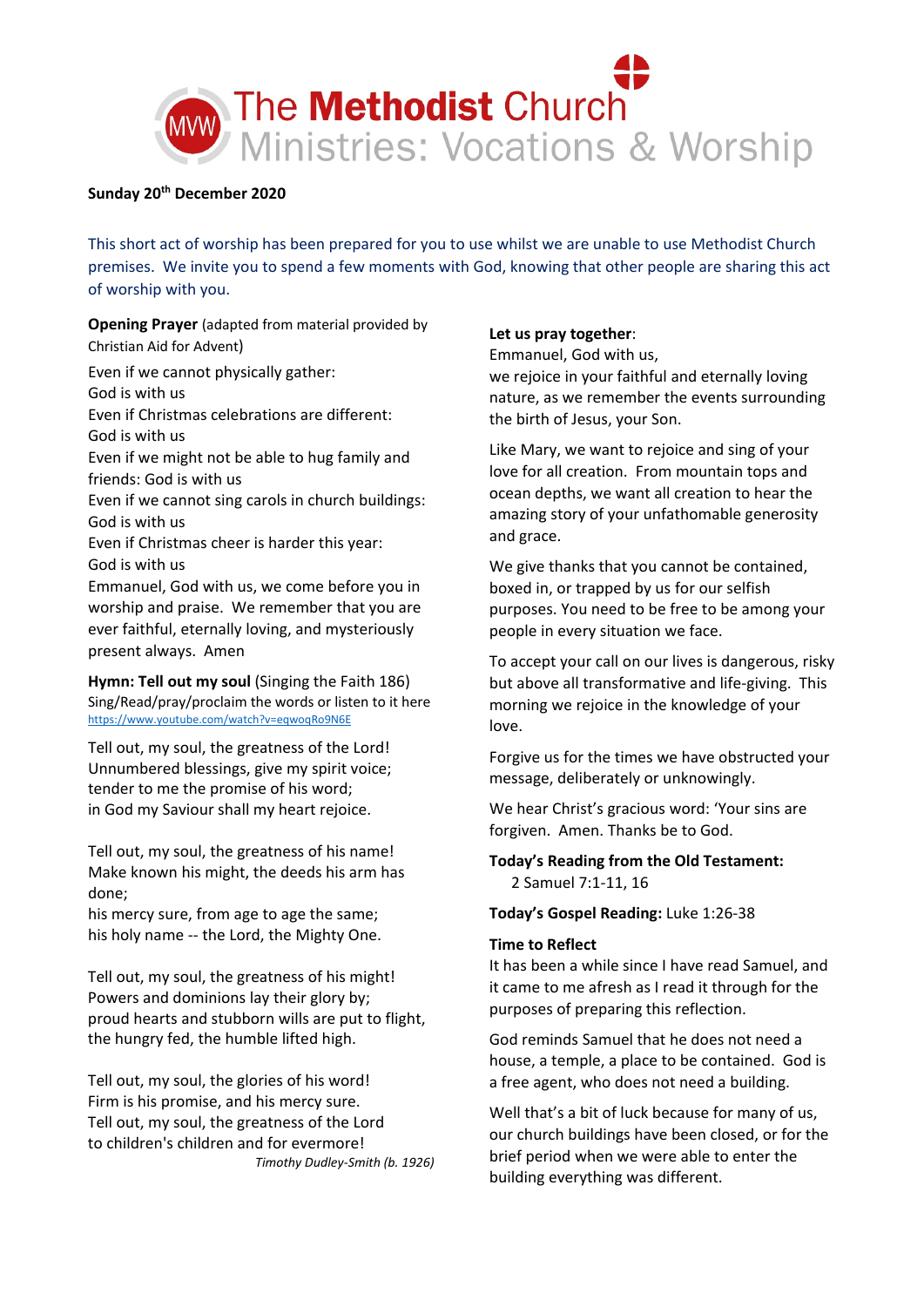Instead we have used material such as this to help us worship. Perhaps you have used the Methodist Worship Book, the Prayer Handbook, your hymnbook, television or radio services, or various online platforms.

We can encounter God in a myriad of different ways and in different places, just read through our scriptures and see for yourself.

Mary encountered God's purpose for her through the voice of an angel, a messenger from God. A frightening, awesome, thrilling experience – one that caused her to sing a song that continues to stir the hearts of people today.

Mary became the one who housed the Son of God for a short time in her womb. Her call was to nurture and protect him whilst he was an infant; after that she could no longer contain him, he was free to go where he was needed. Free to challenge, to change, to transform, and to reveal God's love to all he met.

As we prepare for a Christmas that may be unlike any that we have experienced, remember God does not need a building from which to be discovered and worshipped. We can celebrate the birth of Christ in our own homes. Rejoice that God revealed in Christ continues to be made known and calls people to follow and to serve.

Take a moment to think about the times you have encountered God beyond bricks and mortar. Or remember the words of a messenger, who changed your life and helped you see God. Give thanks for those moments and, perhaps like Mary, rejoice from deep within that the love of the one who entered our world as flesh and blood, continues to be experienced.

**Take a time to sit quietly.**



During this season the Methodist Church is proclaiming "God is with us". God is with us is more than a statement.

It's a reminder that God is always with us. We are encouraged to share our story (and other people's stories) of walking with God in this extraordinary year. How might you share how God has been with you this week? Find out more here https://www.methodist.org.uk/christmas/

## **A time of prayer**

God of light and love,

you entered our world bringing hope and healing to the nations. The world today needs to hear your message of healing and reconciliation.

We remember the nations of the world where there is enmity, distrust of one another, and bloodshed. May your message of peace be made real.

We remember those who have no home to call their own, those living on the streets or in refugee camps. May your message of justice for all be heeded.

We remember those whose lives have been affected by Covid-19: through the death of loved ones, long-term health difficulties, loss of income. May your message of hope be heard.

We remember those who live in poverty, those who live in fear, those who are anxious, those for whom Christmas means isolation and loneliness. Encourage and equip us to be your messengers, offering words and deeds that bring comfort and relief in the name of Christ. Amen

#### **The Lord's Prayer**

*Our Father ……*

*Hymn:* Listen to Garth Hewitt sing: *Light a Candle in the darkness* <https://www.youtube.com/watch?v=B0agQyxTVwY> **or sing a verse of a hymn that comes to mind**

#### **A prayer of blessing**

'May the God of hope fill you with all joy and peace in believing so that you may abound in hope by the power of the Holy Spirit'. (Romans 15: 13)

Original Materials by Revd Deborah Cornish

All

Hymns reproduced under CCLi 1144191.

Local Churches please insert CCCLi No here

The Big Church Sing Christmas Special was broadcast live on the Methodist Church's YouTube channel on Sunday 29 November. Have you seen it yet? If you have access to the internet go to

<https://www.youtube.com/methodistchurch>

#### **Luke 1:26-38**

In the sixth month the angel Gabriel was sent by God to a town in Galilee called Nazareth, to a virgin engaged to a man whose name was Joseph,